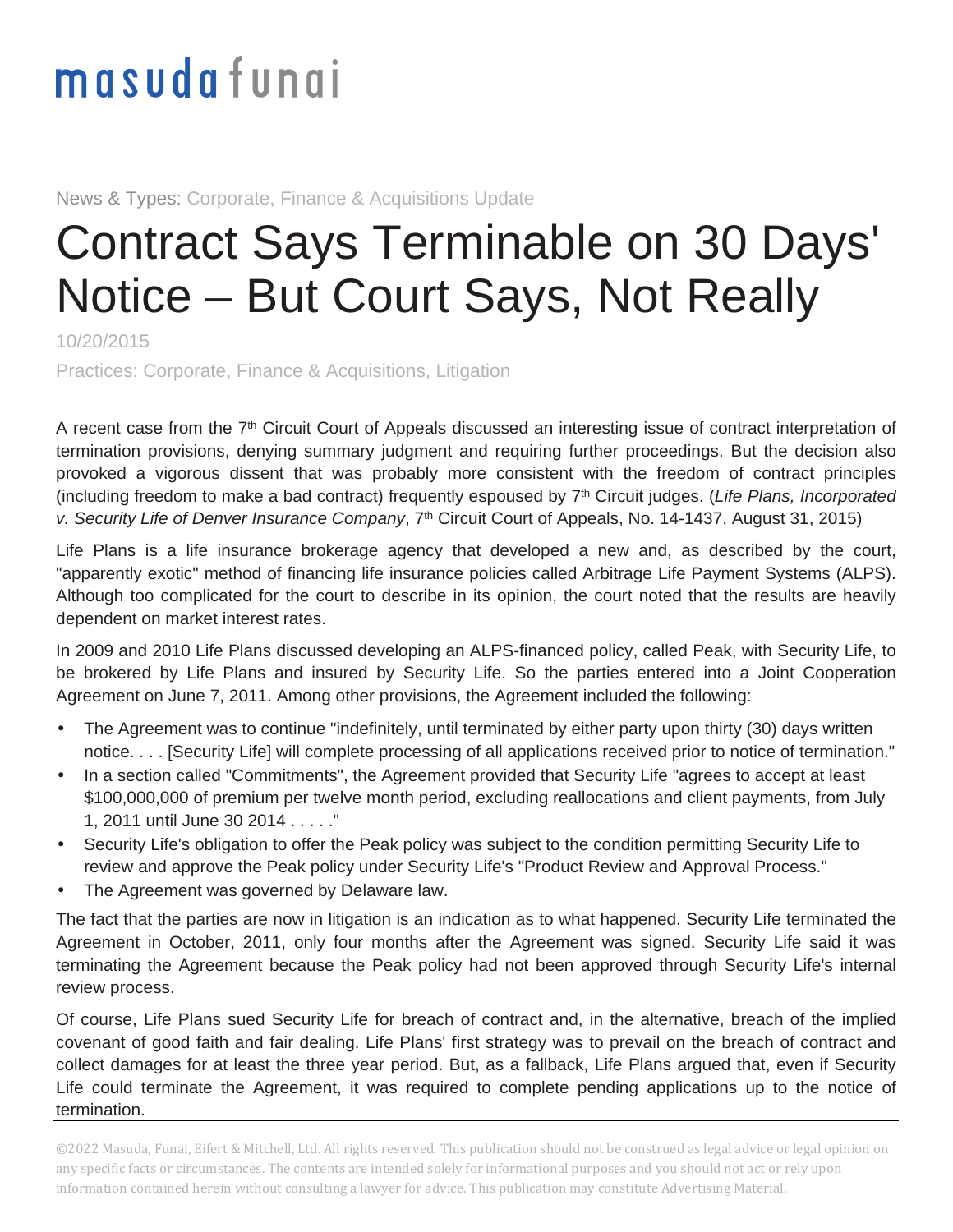## masudafunai

Security Life moved for summary judgment. The trial court granted summary judgment to Security Life, based on the provision granting either party the right to terminate the Agreement on 30 days written notice.

But Judge Hamilton, writing for the  $7<sup>th</sup>$  Circuit, took a different view, but not without disagreement with other members of the panel. The court first had to decide if the Agreement was ambiguous, for, only in that case, could the court consider extrinsic evidence. Judge Hamilton concluded the Agreement was ambiguous – the ability to terminate on 30 days' notice could not be reconciled with Security Life's agreement to accept a specified premium amount for a three year period. Therefore, the court could consider extrinsic evidence. In this regard, as would be expected, the evidence was contradictory as to what the parties intended. Of course, Life Plans argued the parties intended a minimum three year agreement and the ability to terminate on 30 days' notice came into play only after the three years. There was also some deposition testimony and documents from Security Life management that Security Life expected to write \$300 million of Peak policies over three years. There was even an unfortunate e-mail from Security Life's CEO stating, "We are not operating with integrity in this deal." Judge Hamilton cited other arguments and evidence in the 29 page opinion but, in the end, all of this further persuaded Judge Hamilton that the case was not appropriate for summary judgment.

So the trial court was tasked with determining whether a) Security Life could indeed terminate on 30 days' notice at such an early stage in the Agreement and b) if so, whether Security Life was required to process the pending applications at the time of termination.

Judge Rovner dissented and her dissent was probably closer to the freedom of contract principles cited by the 7<sup>th</sup> Circuit in other cases: "In my view, the Termination provision is not ambiguous: it granted an unfettered right to either party to terminate the agreement on thirty days' notice." So Judge Rovner would affirm the trial court's summary judgment in favor of Security Life on its ability to terminate on 30 days' notice.

Judge Rovner disagreed with the majority that the "Commitments" provided for a three year term. So, unlike Judge Hamilton, she asserted the two sections are not conflicting or ambiguous. Said Judge Rovner, "I simply do not see any language in the Commitments clause that binds either party to a particular term of years. Instead, the Commitments clause locks in financial terms that will govern the parties during the first three years of an indefinite relationship."

As an analogy, Judge Rovner cited a month-to-month lease that includes references to rent for 12 months. The reference to rent for 12 months did not transform the month-to-month lease into a one-year lease. Similarly, the reference to three years did not transform the Agreement from one that could be terminated on 30 days' notice to one that was for a minimum of three years. She noted how easy it would have been to draft a three year agreement that would override the 30 days' notice provision, but the parties, particularly Life Plans, did not do this, but allowed the 30 day notice provision to stand.

In one area, Judge Rovner agreed with the majority. Judge Rovner agreed that summary judgment was not appropriate on Life Plans' claim that Security Life was required to process pending claims on termination. Of course, the amount at stake on that claim (and Life Plans' potential recovery) was much less than the entire Agreement.

©2022 Masuda, Funai, Eifert & Mitchell, Ltd. All rights reserved. This publication should not be construed as legal advice or legal opinion on any specific facts or circumstances. The contents are intended solely for informational purposes and you should not act or rely upon information contained herein without consulting a lawyer for advice. This publication may constitute Advertising Material.